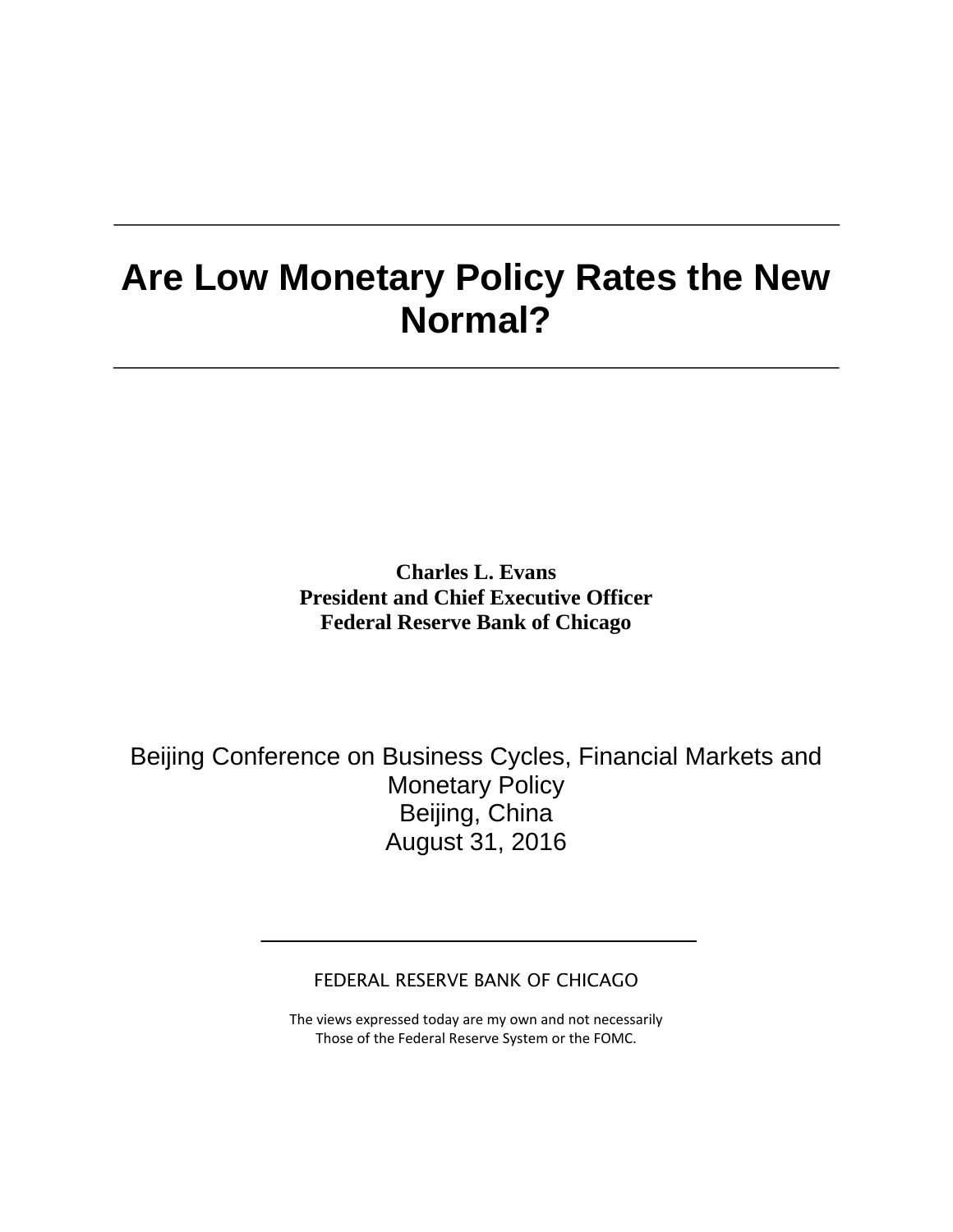## **Are Low Monetary Policy Rates the New Normal?**

Charles L. Evans President and Chief Executive Officer Federal Reserve Bank of Chicago

I. In the late 1990s, Paul Krugman analyzed the Japanese economy's early experience with deflationary forces, and concluded that the Bank of Japan should provide extraordinary amounts of monetary accommodation in order to push inflation several percentage points above its perceived inflation objective.

- A. Krugman's policy prescription was bold, but it was a straightforward and sensible consequence of his mainstream analysis.
- B. A bit unfortunately, his clever rhetoric describing the optimal policy response was distracting: He described it as the central bank "credibly promis[ing] to be irresponsible."[1](#page-1-0) I suspect this characterization didn't sit well with many monetary policy analysts.
- II. Why do I bring this up now? Well, several years ago, Larry Summers described the global economic environment of low growth and low interest rates. He speculated that we were likely experiencing what he dubbed "secular stagnation."<sup>[2](#page-1-1)</sup>
	- A. Many critics have maligned Summers' perceptive analysis because of this provocative terminology. Secular stagnation calls to mind a *permanently* lower state of growth and decay into the indefinite future. Why should we think the world has *permanently fallen* into such a rut?
	- B. Well, similar to Krugman's analysis about Japan, Summers' analysis is standing the test of time. Today, the world economy is still in a low-growth, lowmarket-interest-rate regime. And more and more economists see the essential characteristics of this state as likely persisting for some time to come, as shown in their analytical perspectives and baseline forecasts.
- III. As a mainstream, time-series oriented macroeconomic researcher, I know all of the baggage that comes with terms like "secular" and "permanent."
	- A. But I don't think we should get hung up over technical details related to I(0) vs. I(1) behavior.
	- B. Whether the current weakness is a permanent new regime or a very persistent deviation from the norm is not the point.
	- C. The task of identifying changes in fundamentals and the persistence of those changes is indeed formidable.
		- 1. Remember back to the late 1990s. Quite some time was required before the productivity surge was commonly recognized as something sufficiently long-lasting to be incorporated into baseline economic projections.

 $<sup>1</sup>$  Krugman (1998).</sup>

<span id="page-1-1"></span><span id="page-1-0"></span> $2$  Summers (2014).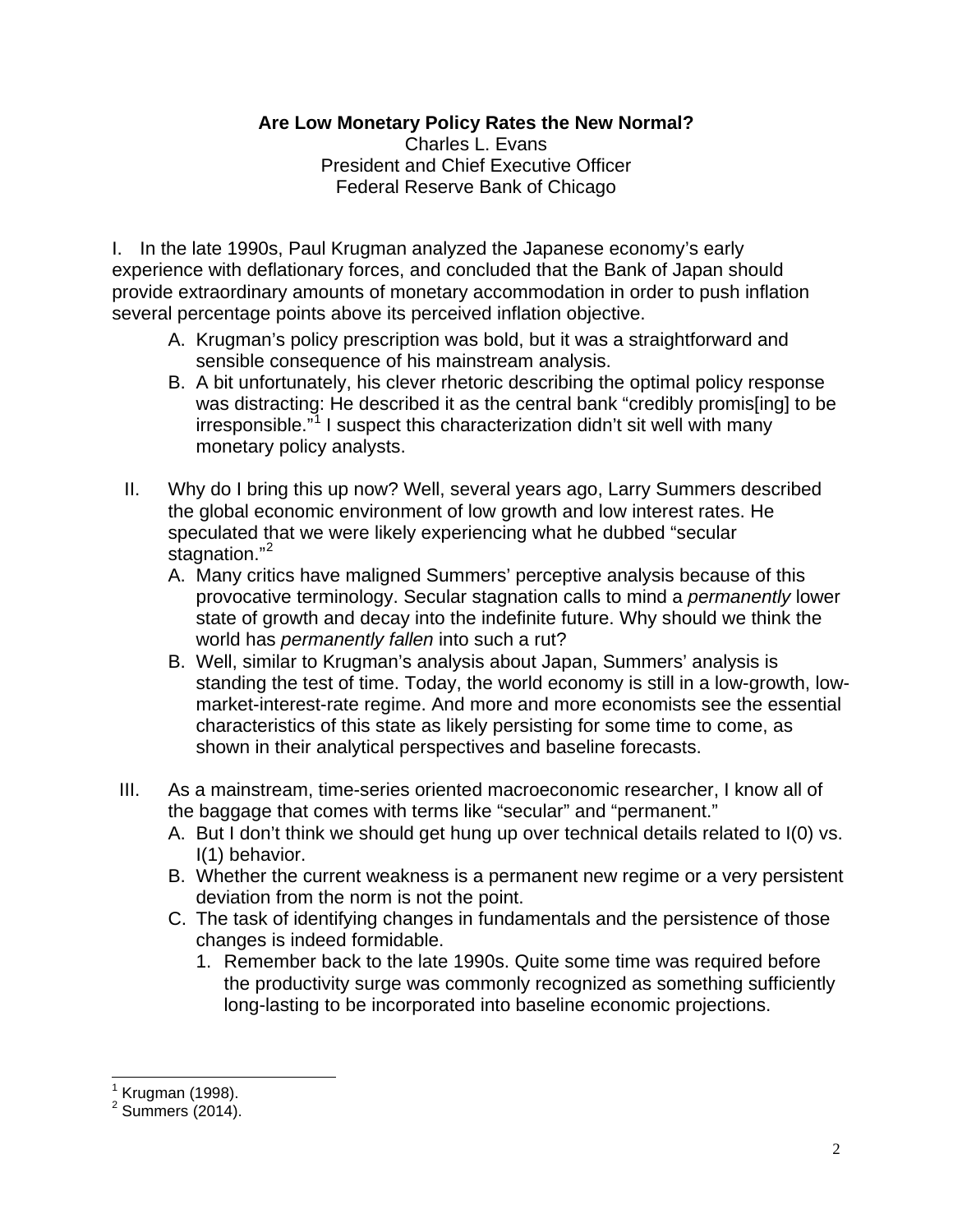- 2. OK? And now think how difficult it has been recently to digest the persistence in the decline in productivity that has occurred since the mid-2000s.
- D. But whether we are talking about I(0) or I(1) processes here isn't key; stationary but highly persistent behavior is enough to make the stagnation hypothesis a serious issue for analysts and policymakers.
- E. And more and more do seem to be taking this persistence on board. Many economic forecasters have notably downgraded their estimates of long-run growth over the past several years.
	- 1. For example, between March 2010 and March 2016 the *Blue Chip* consensus forecast for long-run gross domestic product (GDP) growth in the U.S. fell half a percentage point, from 2.6 to 2.1 percent.
	- 2. Clearly, mainstream analysts think something fundamental is going on.
- IV. By now, we should all be aware of the factors contributing to lower long-run growth.
	- A. Demographics are playing an essential role. In the U.S., growth in the workforce is slowing due to both the movement of the baby-boom cohort into retirement age and lower labor force participation rates, particularly among the youth. Also, a plateauing in educational achievement and the retirement of highly experienced workers mean that improvements in the quality of the work force are already contributing less to productivity growth than they have in the past.
	- B. Furthermore, the underlying trends in total factor productivity (TFP) growth do not look good. John Fernald at the San Francisco Fed and his co-authors estimate that the current trend in TFP growth is about one-half of 1 percent; that compares with 1-3/4 percent during the heady days of the mid-1990s productivity surge.<sup>[3](#page-2-0)</sup>
		- 1. Some economists, such as Robert Gordon at Northwestern, $4$  think this slowdown is possibly here to stay. They argue that we have already picked the low overhanging fruit, so future transformative technologies will be increasingly more difficult to harvest.
		- 2. Others disagree, pointing to the huge productivity advances we've seen in medicine and energy production. Such innovations may indeed be "transformative," but have yet to make their way through the pipeline to show up as measurable increases in factor productivity.
		- 3. We'll have to wait and see. But at least at this point, many are assuming modest TFP growth trends for years to come.
	- C. Productivity and potential output growth are also influenced by the quantity and quality of the capital stock that workers employ in the production of goods and services.

<span id="page-2-0"></span><sup>&</sup>lt;sup>3</sup> Byrne, Fernald and Reinsdorf (2016).

<span id="page-2-1"></span> $4$  Gordon (2012).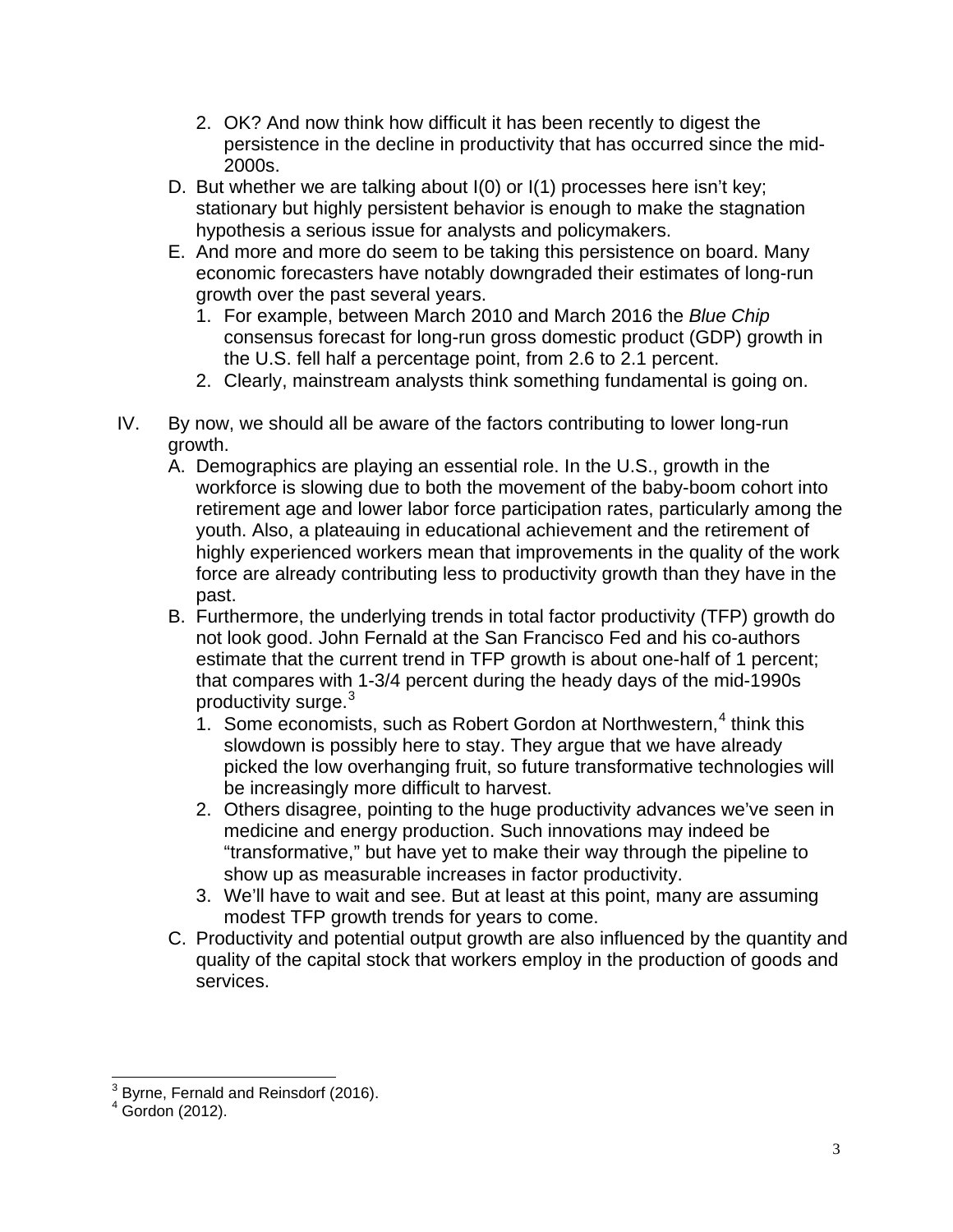- 1. Business investment in structures, equipment and intellectual property declined sharply during the recession, and has grown only modestly during the recovery. This has left the level of capital spending quite low, and capital deepening has been weak.
- 2. This reduced pace of capital formation translates directly into lower growth in potential output.
- 3. I would note that one persistent theme I hear from business executives is that they feel their productive capacity is about right-sized to the current level of demand and their modest baseline expectations for growth in sales. So the sluggish capital spending may itself in large part reflect low expectations for growth over the longer run.
- D. In addition to the supply-side factors that I have noted, the secular stagnation argument also typically envisions insufficient aggregate demand support from fiscal and monetary policy.
	- 1. That is, with weak supply-side factors, low inflation, and little appetite for fiscal expansion, negative demand shocks of all varieties are more likely to bring economies to the effective lower bound on interest rates. And at this bound, monetary policy is less efficient at mitigating headwinds and boosting activity.
- V. This setting has strong implications for interest rates and monetary policy. All else being equal, weaker long-run growth fundamentals imply lower equilibrium real interest rates over the longer run. This is a straightforward implication of our standard macroeconomic models.
	- A. There are other factors that will likely keep market interest rates low for quite a while in the U.S. and other advanced economies as well.
	- B. High on this list is the enormous worldwide demand for safe assets.
		- 1. Even before Summers raised the specter of "secular stagnation," former Fed chairs Alan Greenspan and Ben Bernanke pointed to such growing demand as an important factor in their well-known "conundrum" and "global savings glut" speeches.<sup>[5](#page-3-0)</sup>
		- 2. Greenspan's conundrum commentary explicitly cited these demands as leading to a flattening of the Treasury yield curve.
	- C. For all of these reasons, the outlook for interest rates is vastly more complicated today. Most analysts have come to expect that both short-run rates that are directly tied to monetary policy and longer-term interest rates will be lower over the long run than they had expected just a few years ago.
		- 1. With regard to short-term rates, I note that:
			- a. In March 2010 the *Blue Chip* consensus thought the three-month Treasury rate would average 4-1/4 percent over the long run; last March, that number was just 3 percent.
			- b. Similarly, in the Fed's most recent Summary of Economic Projections, or SEPs, the median long-run fed funds rate projection was down to 3 percent.<sup>[6](#page-3-1)</sup>

<span id="page-3-0"></span> $\frac{5}{3}$  Greenspan (2005) and Bernanke (2005).

<span id="page-3-1"></span><sup>6</sup> Federal Open Market Committee (2016).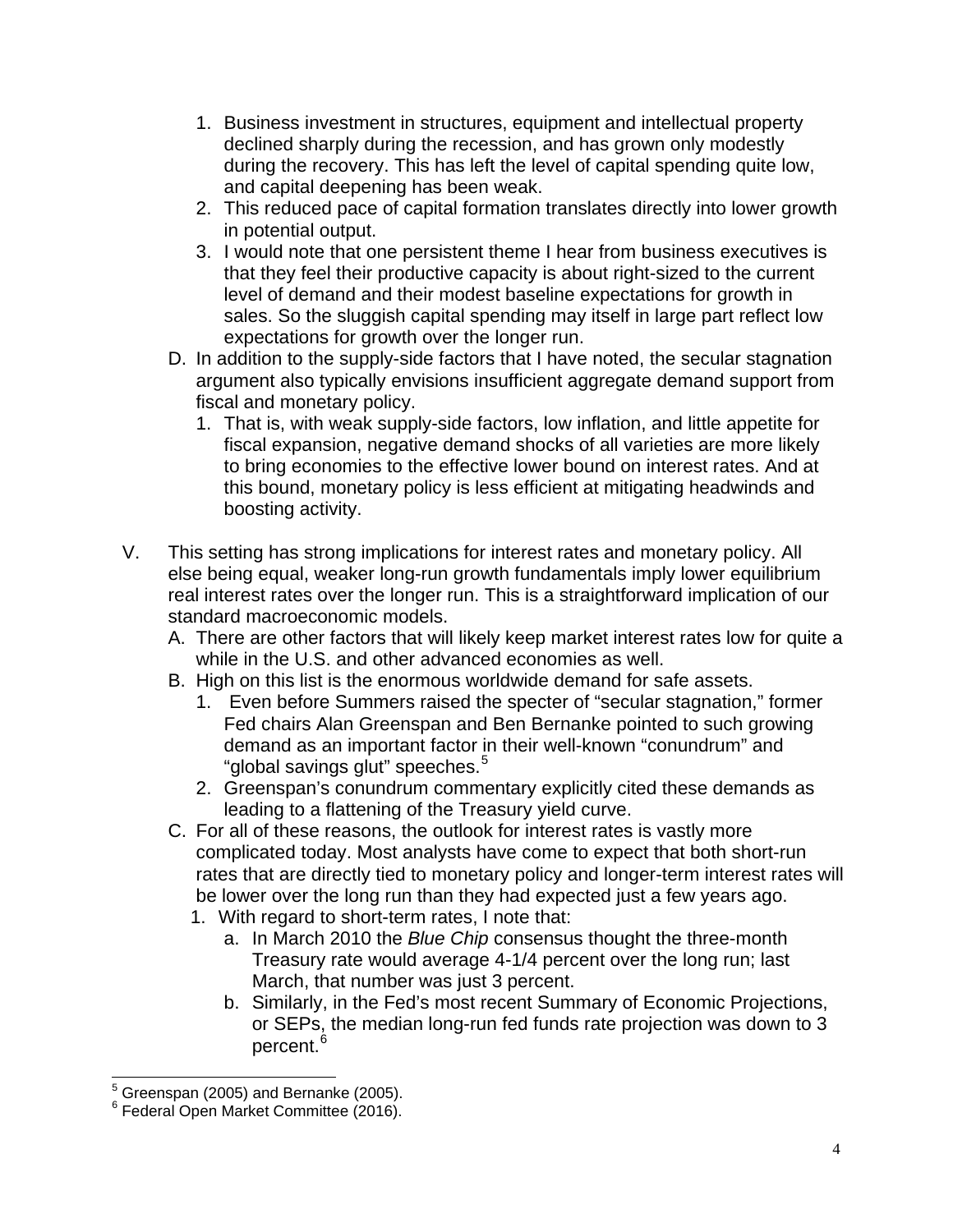- c. We have also have seen meaningful declines in long-term expectations for future short-term rates from a number of econometric term structure models.
- VI. Beyond just economists' consensus forecasts, I have recently heard more commentary that the lower-for-longer interest rate scenario is being built into business plans.
	- A. I recently had a meeting with a number of executives from the life insurance industry, whose business models rely on investing funds to cover anticipated long-term liabilities.
		- 1. They talked about how they and other real money investors such as pension funds — are reassessing the yield-curve environment and increasingly coming to the view that persistently slow output growth in the U.S. and abroad may keep real interest rates low for a long period of time; longer than they likely thought one, two or certainly three years ago.
		- 2. As a result, these long-horizon investors are developing strategies to manage their business operations based, in part, on the yields that are currently achievable on longer-term safe fixed-income instruments.
		- 3. I have also heard complementary reports from those on the other side of the market. In particular, issuers of high-quality corporate debt are finding markets receptive to their offerings, and new issues are routinely being oversubscribed.
	- B. Let me be very clear on why this is important. This comes back to the "secular" component of secular stagnation.
		- 1. We often hear of rates on long-term safe assets being reduced by a temporary flight to quality — that is, by investors running away from riskier investments until the threats recede.
		- 2. And many asset-pricing models estimate that temporary declines in term premia — as opposed to outright permanent declines in expected real rates — have been a major contributor to low long-term interest rates.
			- a. As a technical matter, these models' conclusions often turn importantly on an I(0) stationarity modeling assumption for the level factor. Along with other assumptions, this stationarity does not more robustly allow for secular changes in rates.
		- 3. The commentary from the life insurance executives and others I just referred to is different. Their business decisions suggest that an important part of the decline in long-term market rates reflects expectations of lower short-term interest rates over the long run. This is quite different from attributing nearly all of it to transitory movements in difficult-to-explain term premia.
- VII. Now, how does this all inform my assessment of the degree of accommodation that U.S. monetary policy is currently providing?
	- A. In general, a lower equilibrium long-term rate means that current monetary policy is not as accommodative as it might seem by historical standards.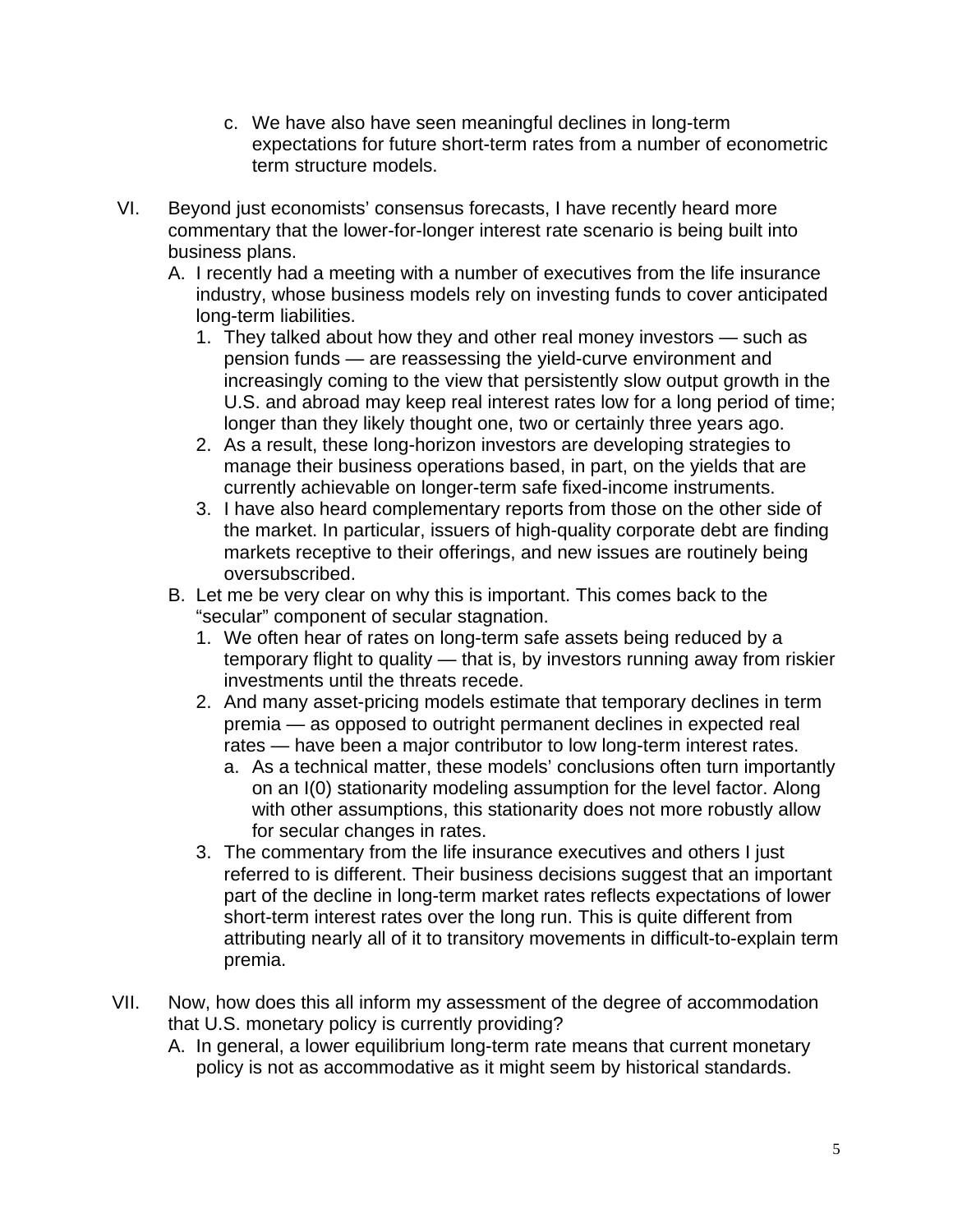- 1. On top of that, the view among many Federal Open Market Committee (FOMC) participants is that today the neutral federal funds rate is even lower than its eventual long-run level, implying an even further adjustment to the degree of accommodation in the current stance of policy.
- B. These observations strongly suggest that U.S. policy today is less expansionary than what is often calibrated from simple monetary policy rules. These simple rules embed an intercept — which is an average real rate that is higher than what we are envisioning today. Accordingly, the risk now of overshooting our 2 percent inflation objective is lower — and the likelihood that we actually get to 2 percent is smaller — than what these rules would imply.
- C. These observations primarily have first-moment, mean implications for the path of interest rates. But the long-duration investors' comments also help inform questions about future volatility in long-term interest rates.
- D. For example, some worry that if the FOMC gets behind the curve and has to raise the funds rate moderately faster than, say, what is in the Fed's most recent SEPs, fixed-income markets will be spooked and we'll see a spike in long-term interest rates that could be detrimental both to growth and to financial stability.
	- 1. Presumably, these analysts think that a steady pace of fed funds increases would reduce this "spike risk."
	- 2. Normally, the risks of large spikes in long-term rates are probably intensified by fast-money investors (hedge funds and the like) making carry trade bets on low-term premia. These investors have an eye toward a quick exit when rates begin to rise — behavior that can snowball into something like the taper tantrum we saw in 2013 when long-term rates spiked 100 basis points in response to a sudden change in expectations for the path of Fed asset purchases.
	- 3. Instead, today I have been talking about the positions of real-money, longhorizon investors. Given their expectations of low-for-long policy rates, they are less likely to think that some unexpected tightening will lead to substantially higher rates over the long term. Rather, such a tightening would likely be seen as simply flattening the yield curve.
		- a. Put differently, long-run expectations for policy rates provide an anchor to long-run interest rates. So lower policy rate expectations act as a restraint on how much long-term rates could rise following a surprise over the near-term policy path.
	- 4. Finally, if inflation or term premium risks rose substantially, the alternative funds rate path for funds rate increases that might accompany a tighterthan-expected policy is still likely to be quite gradual.
		- a. In the June SEPs, the median funds rate path envisioned two more 25 basis point rate increases in 2016 followed by three more — totaling 75 basis points a year — in 2017 and again in 2018.
		- b. During the normalization of policy between 2004 and 2006, the FOMC increased the funds rate 25 basis points at every meeting — a pace of eight increases, for a total of 200 basis points, a year.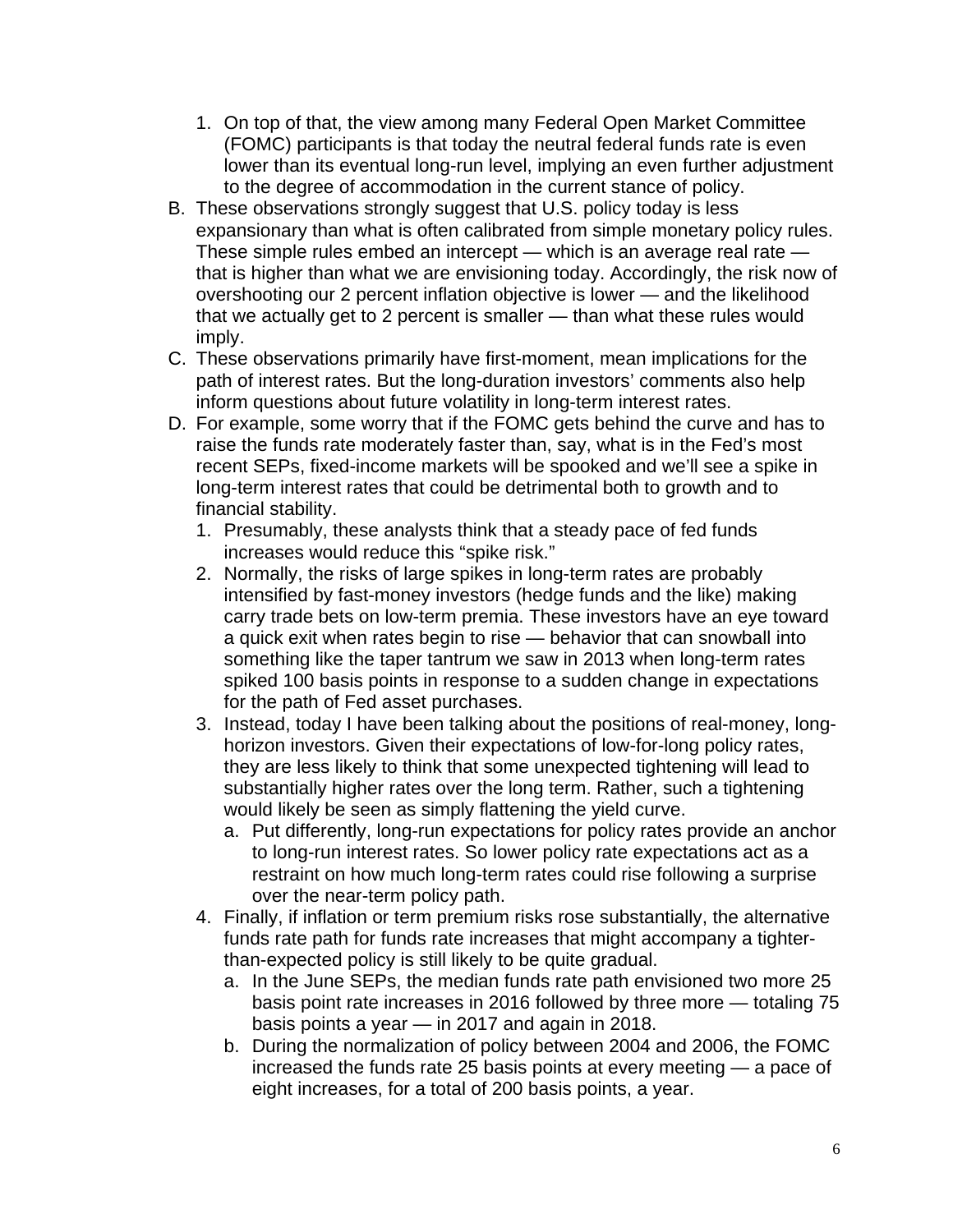- c. No one discusses that 2004–06 pace of tightening as anything but gradual — it was certainly not steep enough to generate financial stability concerns.
- d. And while there are important differences in the environment today, this example does lead one to believe that, if necessary, we could normalize policy much faster than currently envisioned and still keep the pace gradual enough to avoid a disorderly change in financial conditions.
- VIII. To conclude, let me say:
	- A. There are many challenges for monetary economists in judging long-run growth prospects and discerning what they mean for financial conditions and the implementation of monetary policy.
	- B. I see good arguments for believing that we are in for a protracted period of low equilibrium real interest rates. I also think many long-term investors are taking this view as well.
	- C. We still need to remain on guard for market vulnerabilities in case this analysis is wrong. But the scenario I've outlined today suggests fewer financial stability concerns than if low long-term interest rates were being driven solely by unusual declines in term premia that could leave markets more exposed to sharp swings in risk sentiment or speculative unwinding of carry trades.
	- D. Still, the low-growth, low-interest-rate world we find ourselves in today is a difficult situation.
		- 1. Whether we call this secular stagnation or simply a persistent period of low market interest rates is not the point. Both interpretations present strong challenges for policymakers.
		- 2. Addressing downside shocks near the zero lower bound is much, much harder than if we had a comfortable buffer against the equilibrium real rate. And we must stay attuned to the difficulties in delivering additional monetary policy accommodation if the need ever arises before this environment changes.